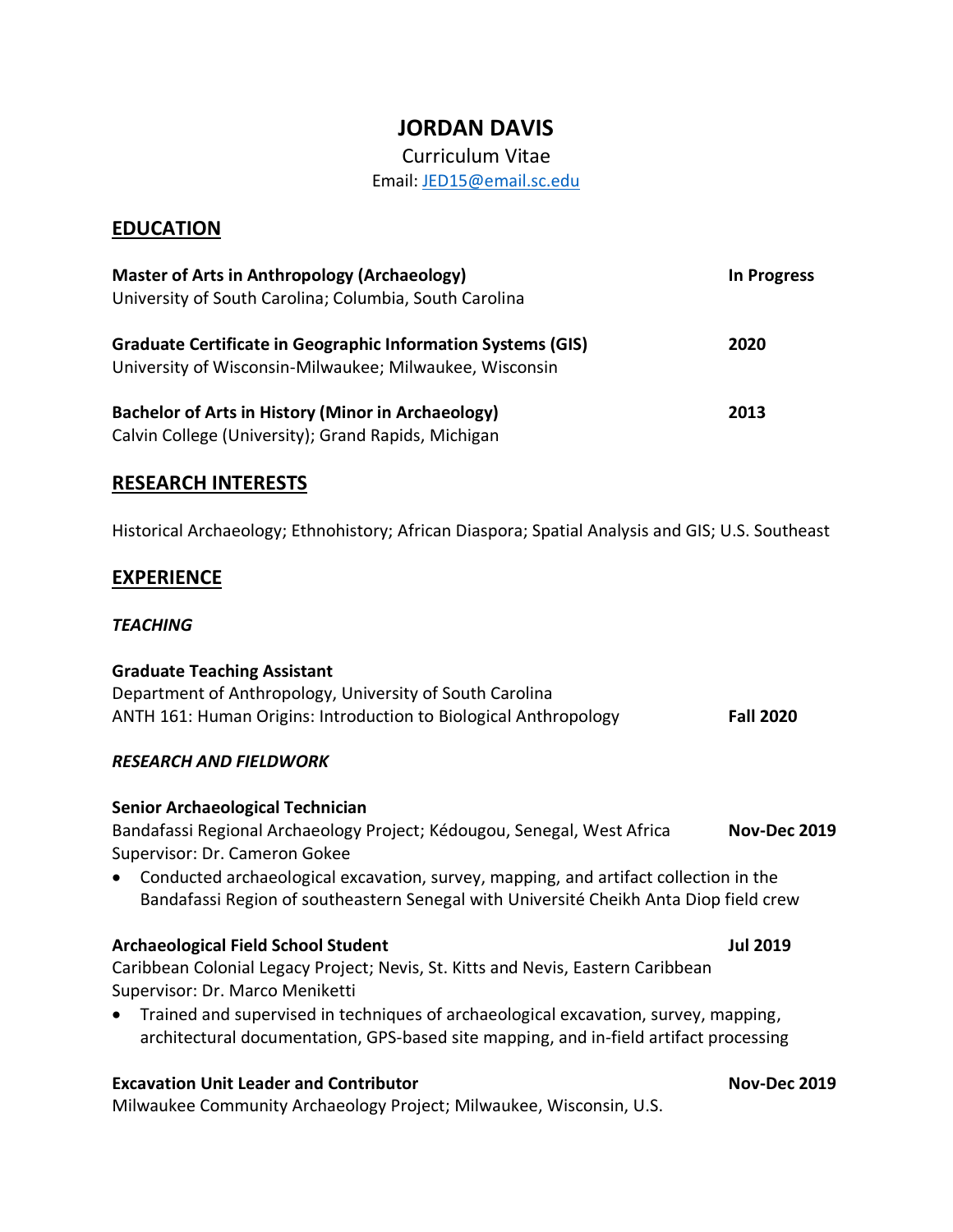Supervisor: Dr. David Pacifico; Milwaukee, Wisconsin, United States

- Supervised community members during excavation days at Schlitz Audubon Nature Center
- Conducted cartographic, genealogical, and GIS-based research on 19<sup>th</sup>-century homestead

## **Cultural Resource Inventory Intern Jun-Nov 2017**

San Juan Island National Historical Park; Friday Harbor, Washington, U.S. Supervisor: Jeremy Ripin, RPA

- Conducted Phase 1 and Phase II archaeological reconnaissance at two park units (English and American Camps) and pedestrian survey of the Mitchell Hill Trail System; supervised by Archaeological Technician and the Cultural Resource Manager at San Juan NHP
- Conducted historical, archival, and genealogical research on 19<sup>th</sup>-century homestead
- Assisted NPS National GPS Program Coordinator in instillation of datum points across archaeological sites currently impacted by sea level rise and erosion; assisted Chief of Geological Services (Redwood NP) in determining areas for wetlands testing and delineation
- Assisted Archaeological Technician in monitoring of prescribed burn at Young Hill park unit
- Co-facilitated public archaeology walks with Coast Salish Youth Stewardship Corps
- Assisted park staff during 2017 Intertribal Canoe Journey at English Camp, San Juan Island

## **Archaeological Field School Student Jun-Jul 2013**

Undocumented Migration Project; Arivaca, Arizona, U.S. Supervisors: Dr. Jason De León, Dr. Cameron Gokee

• Trained and supervised in techniques of contemporary archaeological surveying, mapping, site documentation, and archaeological lab methods (artifact photography and processing)

## *PROFESSIONAL*

## **Community Dialogue Facilitator 2020-Present**

Adoption Mosaic; Multistate (Virtual) Supervisor: Astrid Castro

• Co-facilitates diversity, equity, and inclusion programming focusing on transracial adoption

## **Community Dialogue Facilitator 2018-Present**

Nurturing Diversity Partners, LLC; Multistate (Face-to-Face and Virtual) Supervisors: Dr. Fran Kaplan, Reggie Jackson

• Co-facilitates diversity, equity, and inclusion programming focusing on race and racism

## **Graduate Project Assistant 2017-2019**

Center for Community-Based Learning, Leadership, and Research University of Wisconsin-Milwaukee; Milwaukee, Wisconsin, U.S. Supervisor: Dr. Laurie Marks

• Developed and managed a co-curricular volunteer program focused on emergency management and disaster relief, ensuring volunteer recruitment, training, supervision, learning assessment, and liaison with community partners in the State of Wisconsin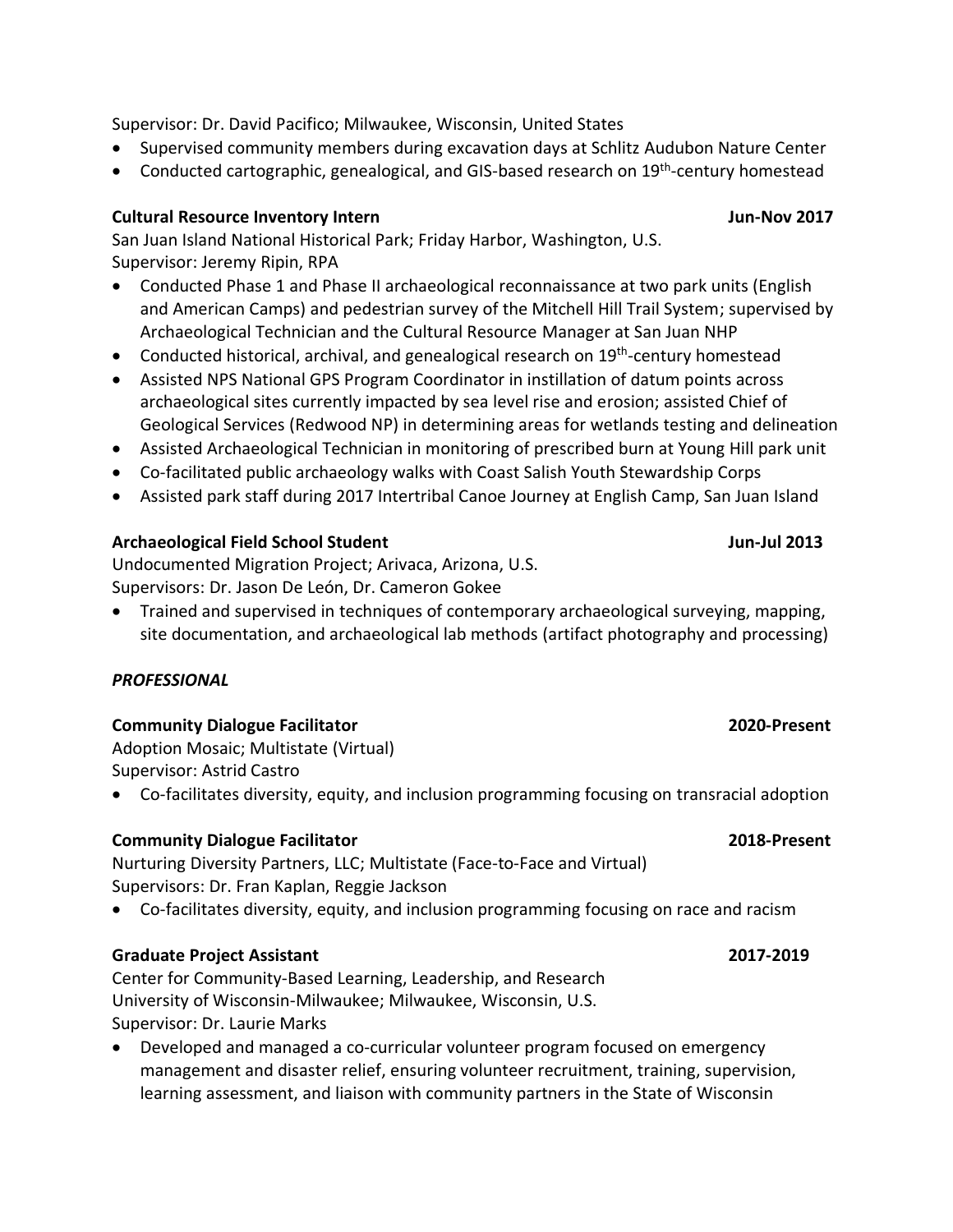- Co-managed university Community Engaged Scholars Network (CESN), ensuring monthlynewsletter development, email distribution, and social media engagement for 300+ faculty
- Co-managed university Alternative Spring Break (ASB) Program to Asheville, NC alongside ASB Program Manager ensuring student fundraising, program marketing, recruitment and selection, logistical planning, supervision of 30+ students, coordination of learning assessments, and liaison with community partners for place-based service learning
- Served as department liaison for students, faculty, and agency and non-profit partners for three academic service-learning courses (e.g. Conservation and Environmental Science; Environmental Geography; Introduction to Cultural Anthropology) ensuring placements with community agencies and student advising for 400+ students per academic semester

#### **Public Programming Administrative Assistant 2015-2017**

Dr. James Cameron Legacy Foundation; Milwaukee, Wisconsin, U.S. Supervisors: Dr. Fran Kaplan, Reggie Jackson

• Co-developed and co-facilitated public programming and special events on African American history and heritage in support of America's Black Holocaust Museum

## **TECHNICAL REPORTS**

| Davis, Jordan |                                                                                                              |
|---------------|--------------------------------------------------------------------------------------------------------------|
| 2017          | Results of Investigations Concerning Land-Use History at the Site of the                                     |
|               | Rosler Homestead (45-SJ-504), American Camp Unit, San Juan Island                                            |
|               | National Historical Park, San Juan County, Washington. On File, San Juan<br>Island National Historical Park. |
| 2014          | FEMA Historic Preservation Memorandum of Agreement (MOA) and                                                 |
|               | Programmatic Agreement (PA) Proof of Concept Project. On File, OEHP,                                         |
|               | Federal Emergency Management Agency.                                                                         |
|               | Santiago, Emilio Alejandro and Jordan Davis                                                                  |
| 2017          | Prescribed Burn on Young Hill and Post-Burn Analysis of Methods to                                           |
|               | Control Non-Native Grasses, San Juan Island National Historical Park, San                                    |
|               | Juan County, Washington. WA DAHP Log No.: 2017-08-05601-NPS, PEPC                                            |
|               | No. 73524, PMIS 244795. On File, San Juan Island National Historical Park.                                   |

## **CONFERENCE PARTICIPATION**

**2019** "Analyzing Land Ownership Change using Historical Maps and Geographic Information Systems (GIS) at Schlitz Audubon Nature Center." Paper presented at symposium People, Place, and Their Pasts: Social Archaeology. Milwaukee, WI, USA. **2018** "Dwelling While Crossing: Migrant Mobility, Material Memory, and Religious Place-Making in the Sonoran Desert." Paper presented in invited session Religious Communities, Religious Landscapes at Society for Historical Archaeology. New Orleans, LA, USA.